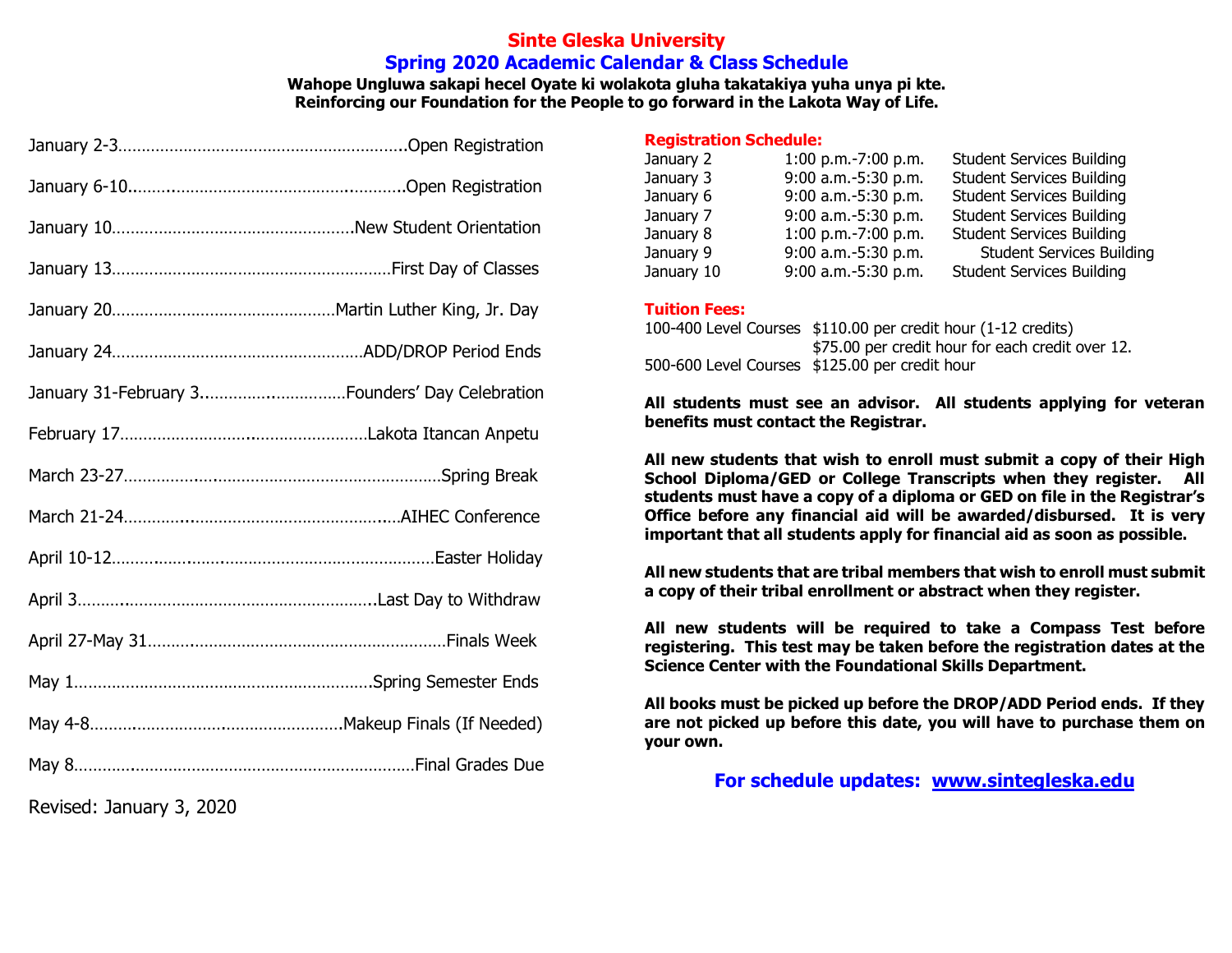## **Classroom Locations Classroom Location Classroom Location Classroom Location** DAI Downtown Art Institute | CAI | Campus Art Institute | SC1 | Science Center SC2 Science Center SC3 Science Center SC4 Science Center T104 Technology Building T203 Technology Building T205 Technology Building T208 Technology Building | MRL | Media Room Library | LOA | Library Open Area/Upstairs IOT1 | Institute of Technologies Bldg | IOT2 | Institute of Technologies Bldg | BMB | Business Ed Main Building SS101 Student Services Bldg SS102 Student Services Bldg SC103 Student Services Bldg ED1 | Student Services Bldg | ED2 | Student Services Bldg | ED3 | Student Services Bldg LLab | Library/Upstairs | MP141 | Multipurpose Bldg | MP133 | Multipurpose Bldg IT Shop Maintenance Bldg | LS Tipi | Lakota Studies Tipi

#### **Art Institute**

| <b>Course</b> | Sect.           | <b>Course Title</b>                               | Cr.            | Day/Time       | <b>Bldg/Room</b> | <b>Instructor</b> |
|---------------|-----------------|---------------------------------------------------|----------------|----------------|------------------|-------------------|
| AI 102        | $00\,$          | Design Elements II Lab Fee: \$45.00               | 3              | TTH/1-4        | <b>DAI</b>       | N. Day            |
| AI 111        | $00\,$          | Drawing Logic I Lab Fee: \$75.00                  | 3              | MW/9-12        | DAI              | M. MacKichan      |
| AI 112        | 00 <sub>0</sub> | Drawing Logic II Lab Fee: \$75.00                 | $\overline{3}$ | MW/9-12        | DAI              | M. MacKichan      |
|               |                 | <b>Preq: AI 111</b>                               |                |                |                  |                   |
| AI 115        | 00              | Art History Survey I                              | 3              | $W/4-7$        | CAI              | M. MacKichan      |
| AI 231        | 00              | Painting I Lab Fee: \$275.00 Preq: AI 112         | 3              | <b>TTH/1-4</b> | <b>CAI</b>       | M. MacKichan      |
| AI 232        | 00              | Painting II Lab Fee: \$275.00 Preq: AI 231        | 3              | <b>TTH/1-4</b> | <b>CAI</b>       | M. MacKichan      |
| AI 261        | 00              | Ceramics I Lab Fee: \$85.00                       | $\overline{3}$ | <b>TTH/4-7</b> | DAI              | N. Day            |
| AI 303        | 00 <sub>0</sub> | Applied Digital Arts for Professional Development | $\overline{3}$ | MW/7-10        | ED <sub>3</sub>  | N. Day            |
|               |                 | <b>Lab Fee: \$35.00</b>                           |                |                |                  |                   |
| AI 311        | $00\,$          | Drawing Logic III Lab Fee: \$120.00               | 3              | MW/9-12        | DAI              | M. MacKichan      |
|               |                 | <b>Preg: AI 112</b>                               |                |                |                  |                   |
| AI 312        | 00 <sub>0</sub> | Drawing Logic IV Lab Fee: \$120.00                | $\overline{3}$ | MW/9-12        | DAI              | M. MacKichan      |
|               |                 | <b>Preq: AI 311</b>                               |                |                |                  |                   |
| AI 331        | 00 <sub>0</sub> | Painting III Lab Fee: \$300.00 Preq: AI 232       | $\mathsf{3}$   | TTH/1-4        | <b>CAI</b>       | M. MacKichan      |
| AI 332        | $00\,$          | Painting IV Lab Fee: \$300.00 Preq: AI 331        | 3              | TTH/1-4        | <b>CAI</b>       | M. MacKichan      |
| AI 361        | 00              | Ceramics II Lab Fee: \$85.00 Preq: AI 261         | 3              | TTH/4-7        | DAI              | N. Day            |
| AI 362        | 00 <sub>0</sub> | Ceramics III Lab Fee: \$125.00 Preq: AI 361       | 3              | <b>TTH/4-7</b> | DAI              | N. Day            |
| AI 368        | 00              | Ceramics IV Lab Fee: \$125.00 Preq: AI 362        | 3              | <b>TTH/4-7</b> | DAI              | N. Day            |
| AI 373        | 00              | Silversmithing I Lab Fee: \$210.00                | 3              | TTH/7-10       | DAI              | N. Day            |
| AI 374        | 00 <sub>0</sub> | Silversmithing II Lab Fee: \$210.00               | $\overline{3}$ | TTH/7-10       | DAI              | N. Day            |
|               |                 | <b>Preg: AI 373</b>                               |                |                |                  |                   |
| AI 411        | $00\,$          | Drawing Special Projects I Preq: AI 312           | $\mathbf{3}$   | MW/9-12        | DAI              | M. MacKichan      |
|               |                 | <b>Lab Fee: \$135.00</b>                          |                |                |                  |                   |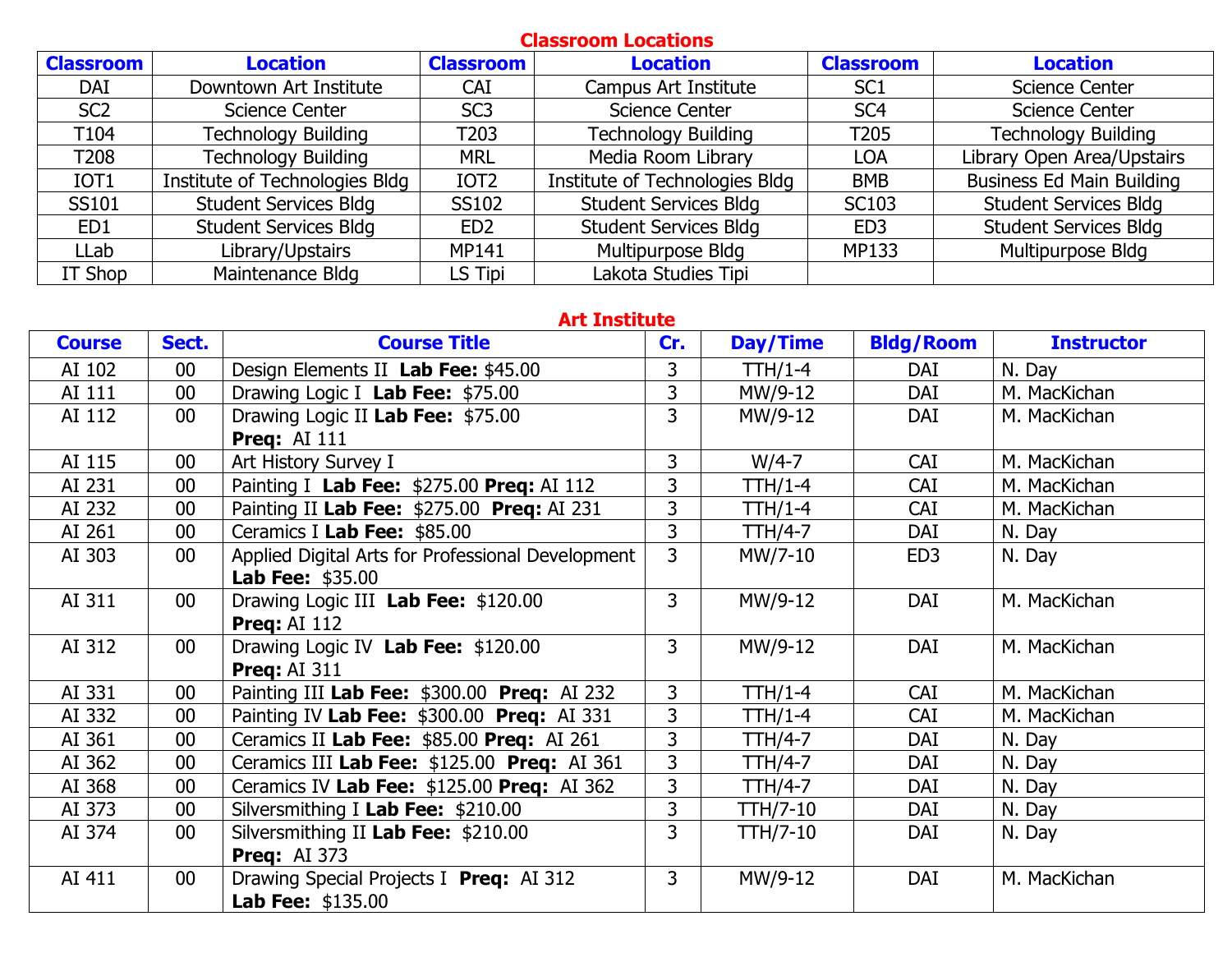| AI 412 | $00\,$ | Drawing Special Projects II Preq: AI 411<br><b>Lab Fee: \$135.00</b>        | 3 | MW/9-12         | DAI        | M. MacKichan |
|--------|--------|-----------------------------------------------------------------------------|---|-----------------|------------|--------------|
| AI 431 | 00     | Painting Special Projects I Preq: AI 332<br><b>Lab Fee: \$300.00</b>        |   | $TH/1-4$        | <b>CAI</b> | M. MacKichan |
| AI 432 | $00\,$ | Painting Special Projects II Preq: AI 431<br><b>Lab Fee: \$300.00</b>       | 3 | $TH/1-4$        | <b>CAI</b> | M. MacKichan |
| AI 461 | $00\,$ | Ceramics Special Projects I Preq: AI 368<br><b>Lab Fee: \$125.00</b>        | 3 | $TTH/4-7$       | <b>DAI</b> | N. Day       |
| AI 462 | 00     | Ceramics Special Projects II Preq: AI 461<br><b>Lab Fee: \$125.00</b>       | 3 | $TTH/4-7$       | <b>DAI</b> | N. Day       |
| AI 473 | 00     | Silversmithing Special Projects I Preq: AI 374<br><b>Lab Fee: \$210.00</b>  | 3 | <b>TTH/7-10</b> | <b>DAI</b> | N. Day       |
| AI 474 | 00     | Silversmithing Special Projects II Preq: AI 473<br><b>Lab Fee: \$210.00</b> | 3 | $TH/7-10$       | <b>DAI</b> | N. Day       |

| <b>Arts &amp; Sciences</b> |        |                                                |                |                   |                  |                   |  |  |  |
|----------------------------|--------|------------------------------------------------|----------------|-------------------|------------------|-------------------|--|--|--|
| <b>Course</b>              | Sect.  | <b>Course Title</b>                            | Cr.            | Day/Time          | <b>Bldg/Room</b> | <b>Instructor</b> |  |  |  |
| <b>BI 152</b>              | 00     | Biology II Preg: BI 151                        | 4              | MW/4:30-7         | T208             | K. Horvath        |  |  |  |
| BI 330                     | 00     | <b>Zoology</b>                                 | 4              | TTH/9:30-12       | T208             | N. Klein          |  |  |  |
| CE 107                     | 00     | <b>Computer Essentials</b>                     | 3              | $T/4-7$           | LLab             | M. Gunhammer      |  |  |  |
| CE 107                     | 01     | <b>Computer Essentials</b>                     | 3              | $W/7-10$          | LLab             | M. Gunhammer      |  |  |  |
| CE 107                     | 02     | <b>Computer Essentials</b>                     | 3              | $M/4-7$           | LLab             | M. Gunhammer      |  |  |  |
| CH 152                     | 00     | Chemistry II Preq: CH 151                      | 4              | MW/9:30-12        | T208             | N. Klein          |  |  |  |
| <b>EN 101</b>              | 00     | Freshman English I                             | 3              | $W/1-4$           | SC <sub>2</sub>  | K. Jurich         |  |  |  |
| <b>EN 101</b>              | 01     | Freshman English I                             | 3              | $W/7-10$          | ED1              | <b>TBA</b>        |  |  |  |
| <b>EN 102</b>              | 00     | Freshman English II Preq: EN 101               | 3              | $W/4-7$           | SC <sub>2</sub>  | K. Jurich         |  |  |  |
| <b>EN 301</b>              | 00     | <b>Research Writing</b>                        | 3              | $T/7-10$          | <b>BMB</b>       | N. Eagle Star     |  |  |  |
| <b>EN 361</b>              | 00     | Survey of World Literature                     | 3              | $T/1-4$           | TBA              | K. Jurich         |  |  |  |
| <b>ESC 209</b>             | 00     | <b>Environmental Science</b>                   | 4              | TTH/9:30-12       | T203             | A. Terkildsen     |  |  |  |
| <b>ESC 385</b>             | 00     | <b>Soils</b>                                   | 4              | TTH/1:30-4        | T208             | A. Terkildsen     |  |  |  |
| <b>GE 100</b>              | 00     | Physical Geography Fundamentals                | 3              | $M/4-7$           | SC <sub>3</sub>  | L. Hoesing        |  |  |  |
| HI 152                     | 00     | <b>World Civilization II</b>                   | 3              | $M/1-4$           | SC <sub>3</sub>  | L. Hoesing        |  |  |  |
| <b>HI 252</b>              | 00     | American History II                            | 3              | $T/4-7$           | SC <sub>3</sub>  | L. Hoesing        |  |  |  |
| MA 120                     | 00     | Math Essentials                                | 3              | <b>TWTH/10-12</b> | SC <sub>1</sub>  | Lester/Wright     |  |  |  |
| <b>MA 120</b>              | 01     | Math Essentials                                | 3              | <b>TWTH/1-3</b>   | SC <sub>1</sub>  | Lester/Wright     |  |  |  |
| MA 146                     | 00     | <b>Technical Math</b>                          | 3              | TH/9-12           | SC <sub>4</sub>  | J. Lester         |  |  |  |
| MA 150                     | 00     | College Algebra Preq: MA 120 or test placement | $\overline{4}$ | MW/10-12          | SC <sub>2</sub>  | J. Lester         |  |  |  |
| <b>PH 202</b>              | $00\,$ | Physics I Preg: MA 150                         | 4              | MW/1:30-4         | T203             | N. Klein          |  |  |  |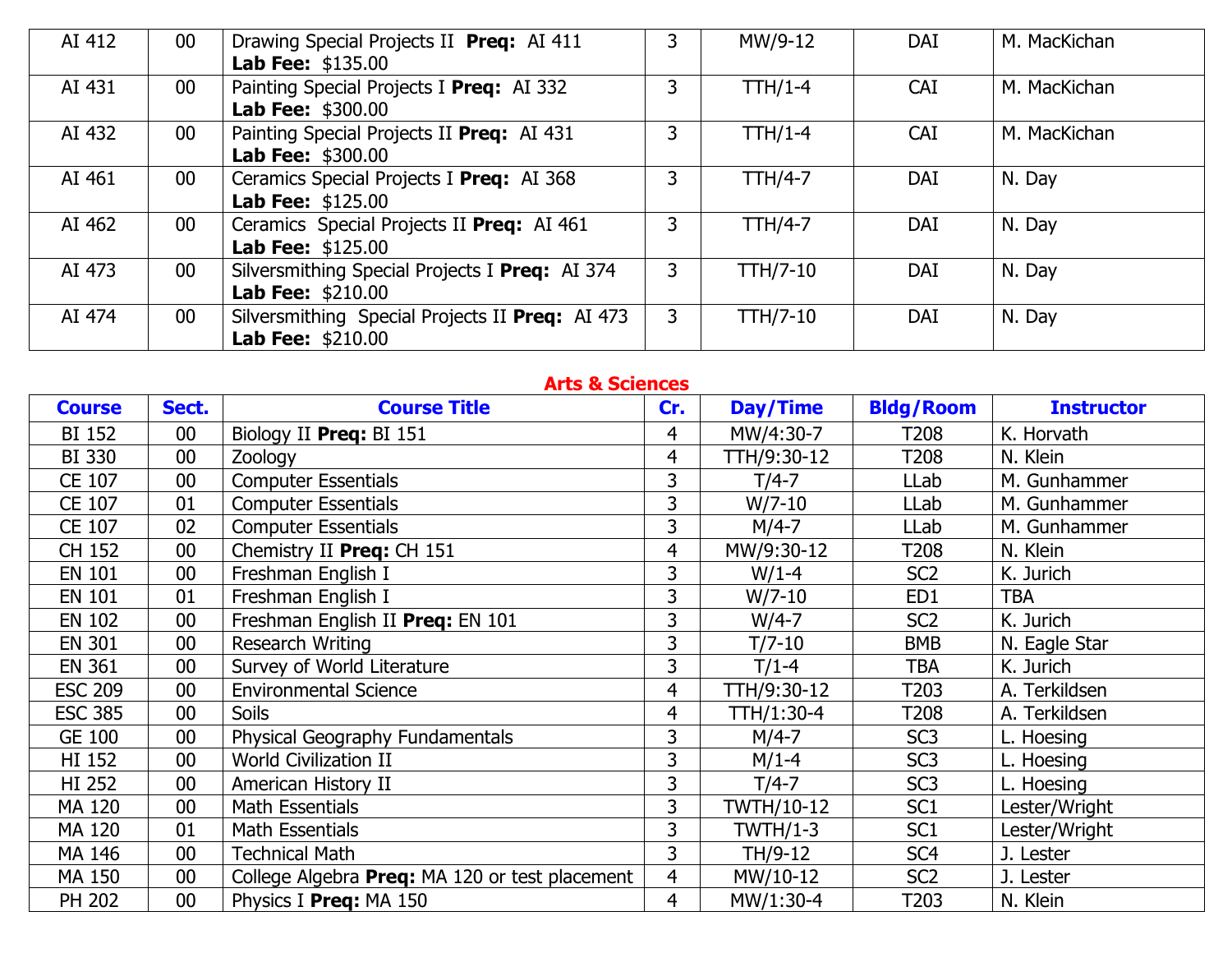| <b>PS 100</b> | 00 | American Government   | $W/1-4$    | SC <sub>3</sub> | Hoesing             |
|---------------|----|-----------------------|------------|-----------------|---------------------|
| <b>SC 202</b> | 00 | Integrated Science II | TTH/4:30-7 | T203            | J. Furlong          |
| SP 100        | 00 | Speech Communications | TH/9-12    | SC <sub>2</sub> | К.<br><b>Jurich</b> |
| SP 100        | 01 | Speech Communications | <b>TBA</b> | <b>TBA</b>      | <b>TBA</b>          |

#### **Business Education**

| <b>Course</b> | Sect.           | <b>Course Title</b>                              | Cr.            | Day/Time     | <b>Bldg/Room</b> | <b>Instructor</b> |
|---------------|-----------------|--------------------------------------------------|----------------|--------------|------------------|-------------------|
| AC 100        | 00              | <b>Introduction to Accounting</b>                | 3              | TTH/2:30-4   | <b>BMB</b>       | S. Wheeler        |
| AC 211        | 00              | Accounting I                                     | $\overline{3}$ | $T/4-7$      | <b>BMB</b>       | S. Wheeler        |
| AC 212        | 00              | Accounting II Preq: AC 211                       | 3              | TTH/9-10:30  | <b>BMB</b>       | S. Wheeler        |
| AC 250        | 00              | <b>Payroll Accounting</b>                        | 3              | TTH/10:30-12 | <b>BMB</b>       | S. Wheeler        |
| AC 293        | 00              | Volunteer Income Tax Assistance                  | $\overline{3}$ | TH/4-7       | <b>BMB</b>       | M. Heinert        |
| AC 375        | 00              | Government & Nonprofit Accounting II             | $\overline{3}$ | TTH/1-2:30   | <b>BMB</b>       | S. Wheeler        |
|               |                 | <b>Preg: AC 370</b>                              |                |              |                  |                   |
| AC 493        | $00\,$          | Volunteer Income Tax Assistance                  | 3              | TH/4-7       | <b>BMB</b>       | M. Heinert        |
| <b>BA 246</b> | 00              | <b>Business Communications</b>                   | 3              | TTH/1-2:30   | <b>BMB</b>       | M. Heinert        |
| <b>BA 290</b> | 00 <sub>0</sub> | <b>Business Administration/Tribal Management</b> | 3              | MW/1-2:30    | <b>BMB</b>       | M. Heinert        |
|               |                 | Internship Preq: Sophomore in good standing      |                |              |                  |                   |
| <b>BA 360</b> | 00              | Management Theory & Practice                     | 3              | $T/4-7$      | <b>BMB</b>       | M. Heinert        |
| <b>BA 367</b> | 00              | Finance Preq: AC 211 & AC 212                    | 3              | <b>TBA</b>   | <b>BMB</b>       | <b>TBA</b>        |
| <b>BA 375</b> | 00              | Business Law II Preg: BA 373                     | 3              | MW/10:30-12  | <b>BMB</b>       | R. Hutchinson     |
| <b>BA 380</b> | 00              | <b>Ethics</b>                                    | 3              | $W/4-7$      | <b>BMB</b>       | M. Heinert        |
| <b>BA 450</b> | 00              | <b>Conflict Management</b>                       | 3              | $T/4-7$      | <b>BMB</b>       | N. Eagle Star     |
| <b>BA 465</b> | 00              | Contracts/Grants Development & Management        | 3              | $M/4-7$      | <b>BMB</b>       | K. Cook           |
| <b>BA 481</b> | $00\,$          | Business & Leadership Issues in Indian Country   | 3              | $M/4-7$      | <b>BMB</b>       | R. Hutchinson     |
| <b>EC 203</b> | $00\,$          | <b>Economics for Managers</b>                    | 3              | MW/1-2:30    | <b>BMB</b>       | R. Hutchinson     |

## **Education**

| <b>Course</b> | Sect.  | <b>Course Title</b>                          | Cr. | <b>Day/Time</b> | <b>Bldg/Room</b> | <b>Instructor</b> |
|---------------|--------|----------------------------------------------|-----|-----------------|------------------|-------------------|
| ED 206        | $00\,$ | Introduction & Foundations of Education      |     | $M/4-7$         | ED <sub>1</sub>  | <b>TBA</b>        |
| ED 210        | $00\,$ | Educational Psychology Preg: PY 100 & EE 200 |     | $W/7-10$        | SS103            | K. Kearns         |
| ED 230        | $00\,$ | Reading Theory and Process                   |     | TH/4-7          | SS101            | A. Engel          |
| ED 310        | $00\,$ | Methods of Teaching Science Preq: ED 210 &   | າ   | $T/6-8$         | <b>TBA</b>       | <b>TBA</b>        |
|               |        | SC 201                                       |     |                 |                  |                   |
| ED 315        | $00\,$ | Methods of Teaching Math Preq: MA 310 &      | ົ   | $T/4-6$         | ED <sub>1</sub>  | D. Seibel         |
|               |        | <b>MA 311</b>                                |     |                 |                  |                   |
| ED 345        | 00     | Health, PE and Safety                        |     | TBA             | <b>TBA</b>       | T. Galvin         |
| ED 445        | $00\,$ | Technology in Education                      |     | $W/4-7$         | ED <sub>3</sub>  | A. Fisher         |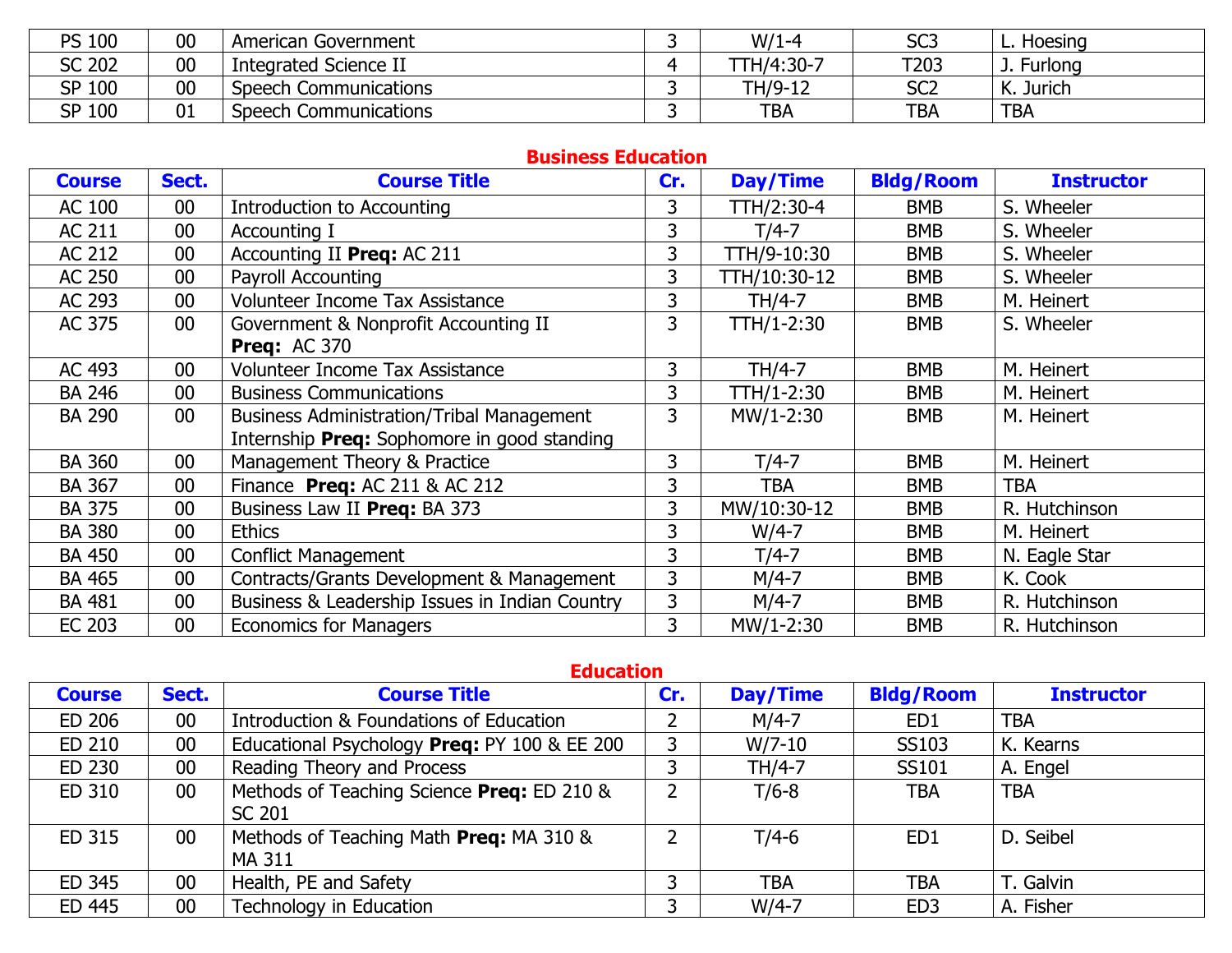| ED 499        | 01     | Internship in the Elementary School Permission<br>from Dept. Chair | 9  | Arranged | Arranged         | D. Seibel            |
|---------------|--------|--------------------------------------------------------------------|----|----------|------------------|----------------------|
| ED 499        | 02     | Internship in the Elementary School Permission<br>from Dept. Chair | 12 | Arranged | Arranged         | D. Seibel            |
| EE 238        | $00\,$ | Child, Family & Community Relations                                | 3  | $T/4-7$  | SS103            | K. Kearns            |
| EE 299        | $00\,$ | Early Childhood Practicum                                          | 3  | Arranged | Arranged         | C. Medearis          |
| EE 499        | 01     | Early Childhood Education Internship                               | 9  | Arranged | Arranged         | D. Seibel            |
|               |        | <b>Permission from Dept. Chair</b>                                 |    |          |                  |                      |
| EE 499        | 02     | Early Childhood Education Internship                               | 12 | Arranged | Arranged         | D. Seibel            |
|               |        | <b>Permission from Dept. Chair</b>                                 |    |          |                  |                      |
| MA 311        | $00\,$ | Math for Teachers II                                               | 3  | $W/4-7$  | <b>TBA</b>       | <b>TBA</b>           |
| <b>ME 200</b> | $00\,$ | Adolescent Psychology                                              | 3  | $M/7-10$ | ED <sub>1</sub>  | T. Seibel            |
| <b>SC 301</b> | $00\,$ | Selected Topics in Science                                         |    | TBA      | <b>Discovery</b> | C. Medearis/A. Lewis |
|               |        |                                                                    |    |          | Center           |                      |

# **Special Education**

| <b>Course</b>   | Sect. | <b>Course Title</b>                          | Cr. | Day/Time | <b>Bldg/Room</b> | <b>Instructor</b> |
|-----------------|-------|----------------------------------------------|-----|----------|------------------|-------------------|
| <b>SPED 228</b> | 00    | Communication with Parents and Professionals |     | $T/4-7$  | SS103            | K. Kearns         |
| <b>SPED 499</b> | 01    | Internship in Elementary & Secondary Special |     | Arranged | Arranged         | D. Seibel         |
|                 |       | Education Permission from Dept. Chair        |     |          |                  |                   |
| <b>SPED 499</b> | 02    | Internship in Elementary & Secondary Special | 12  | Arranged | Arranged         | D. Seibel         |
|                 |       | <b>Education Permission from Dept. Chair</b> |     |          |                  |                   |

# **Graduate Education**

| <b>Course</b>   | Sect.           | <b>Course Title</b>                          | Cr. | <b>Day/Time</b> | <b>Bldg/Room</b> | <b>Instructor</b> |
|-----------------|-----------------|----------------------------------------------|-----|-----------------|------------------|-------------------|
| ED 610          | 00              | Advanced Educational Psychology              |     | $T/4-7$         | SS101            | A. Fisher         |
| ED 641          | 00              | Language Processes of Reading                |     | TH/4-7          | SS101            | A. Engel          |
| ED 646          | $00\,$          | Practicum in Reading                         |     | <b>TBA</b>      | <b>TBA</b>       | A. Engel          |
| ED 658          | $00\,$          | Family Systems in ECSE                       |     | $T/4-7$         | SS103            | K. Kearns         |
| <b>EDAD 665</b> | 00              | The Educational Leader and Curriculum Design | っ   | <b>Hybrid</b>   | Arranged         | R. Krogh          |
| <b>EDAD 669</b> | 00 <sub>0</sub> | Internship Experience for the Educational    |     | <b>Hybrid</b>   | Arranged         | A. Fisher         |
|                 |                 | Leader - Elementary                          |     |                 |                  |                   |
| <b>EDAD 670</b> | 00 <sub>0</sub> | Internship Experience for the Educational    |     | <b>Hybrid</b>   | Arranged         | A. Fisher         |
|                 |                 | Leader - Secondary                           |     |                 |                  |                   |

## **Human Services**

| Course    | <b>Cash</b> | urse                           | a Marco | ---- <i>-</i> | <b>Ankl</b><br>/Room | <u>Instructor</u> |
|-----------|-------------|--------------------------------|---------|---------------|----------------------|-------------------|
| 211<br>CD | 00          | Alcohol Use Abuse & Dependency |         | TH/7-10       | <b>MP133</b>         | D. Stenstrom, Sr. |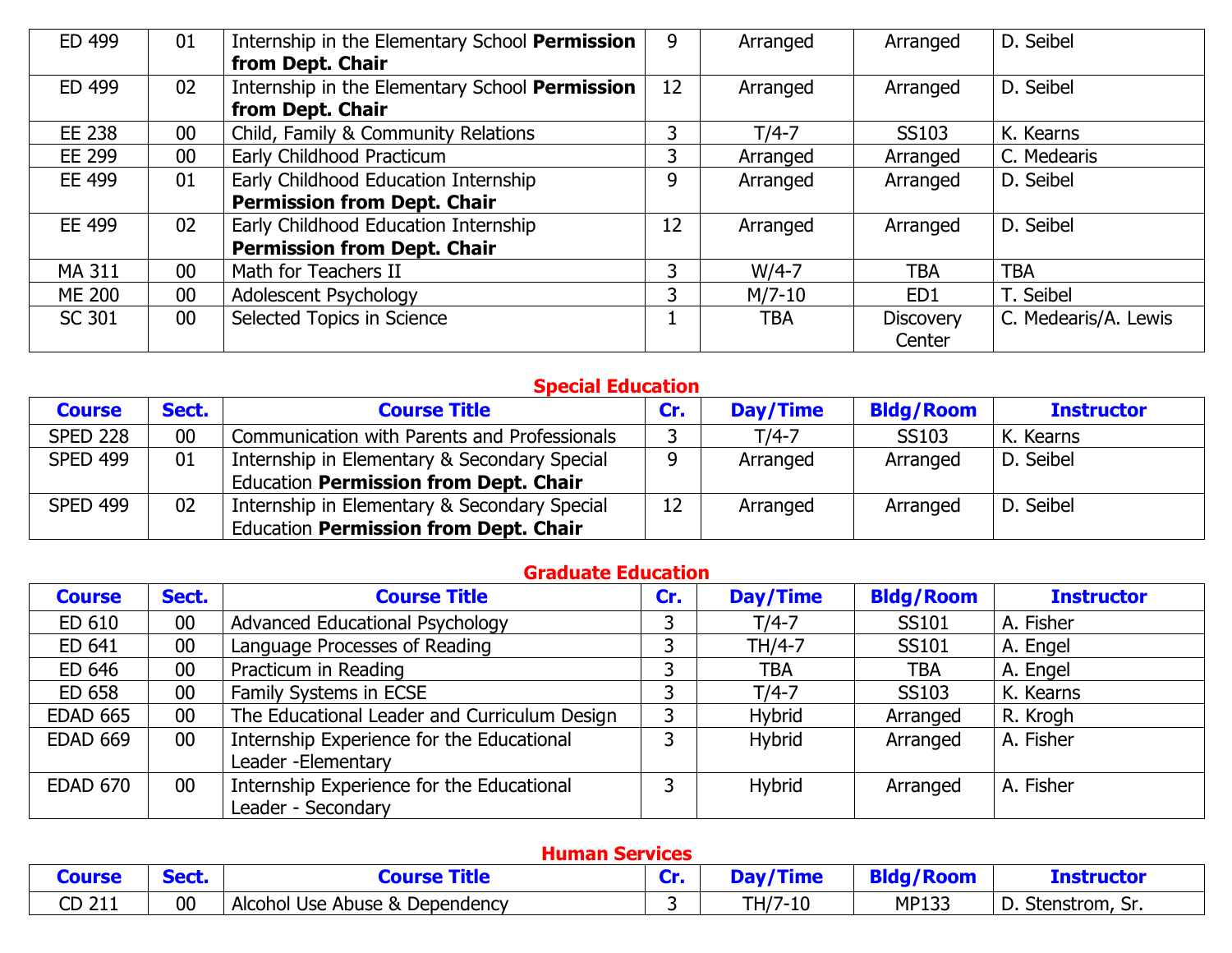| 3<br>$W/4-7$<br>00<br>Foundations of Alcohol & Drug Prevention<br>J. Cahill<br>CD 441<br><b>MP141</b><br>3<br><b>Fundamentals of Criminal Justice</b><br>CJ 200<br>$T/9-12$<br>S. Klein<br>$00\,$<br><b>MP141</b> |  |
|-------------------------------------------------------------------------------------------------------------------------------------------------------------------------------------------------------------------|--|
|                                                                                                                                                                                                                   |  |
|                                                                                                                                                                                                                   |  |
| <b>Preq:</b> Sophomore Standing                                                                                                                                                                                   |  |
| CJ 437<br>3<br>TH/4-7<br>S. Klein<br>$00\,$<br>Law Enforcement Organization, Operations, &<br>MP141                                                                                                               |  |
| Issues Preq: CJ 200, Junior standing,                                                                                                                                                                             |  |
| <b>Lab Fee: \$30.00</b>                                                                                                                                                                                           |  |
| $\overline{3}$<br>CJ 457<br><b>Criminal Prosecution &amp; Defense</b><br>$W/4-7$<br>MP133<br>D. Finn<br>00                                                                                                        |  |
| 3<br><b>HS 103</b><br>Personal Health and Wellness<br>$M/1-4$<br>S. Klein<br>00<br><b>MP141</b>                                                                                                                   |  |
| 3<br>$M/4-7$<br><b>HS 290</b><br>S. Klein<br>$00\,$<br>Field Placement I Preq: application; approval,<br><b>MP141</b>                                                                                             |  |
| Sophomore standing, limited enrollment,                                                                                                                                                                           |  |
| <b>Lab Fee: \$20.00</b>                                                                                                                                                                                           |  |
| $\mathsf{3}$<br><b>HS 290</b><br>$M/4-7$<br>MP133<br>J. Cahill<br>01<br>Field Placement I Preq: application; approval,                                                                                            |  |
| Sophomore standing, limited enrollment,                                                                                                                                                                           |  |
| <b>Lab Fee: \$20.00</b>                                                                                                                                                                                           |  |
| $M/4-7$<br><b>HS 390</b><br>Field Placement II- Lakota Culture Specific<br>3<br><b>MP141</b><br>S. Klein<br>$00\,$                                                                                                |  |
| <b>Preq:</b> application; approval, insurance,                                                                                                                                                                    |  |
| Sophomore standing, limited enrollment,                                                                                                                                                                           |  |
| <b>Lab Fee: \$40.00</b>                                                                                                                                                                                           |  |
| <b>HS 390</b><br>3<br>$M/4-7$<br>Field Placement II- Lakota Culture Specific<br><b>MP133</b><br>J. Cahill<br>01                                                                                                   |  |
| <b>Preq:</b> application; approval, insurance,                                                                                                                                                                    |  |
| Sophomore standing, limited enrollment,                                                                                                                                                                           |  |
| <b>Lab Fee: \$40.00</b>                                                                                                                                                                                           |  |
| $\overline{3}$<br><b>HS 405</b><br>TH/4-7<br>J. Cahill<br><b>MP141</b><br>00<br>Case Management                                                                                                                   |  |
| 3<br>Field Placement III Advanced Preq: application;<br>$M/4-7$<br><b>HS 490</b><br>00<br><b>MP141</b><br>S. Klein                                                                                                |  |
| approval, insurance, Junior standing, limited                                                                                                                                                                     |  |
| enrollment, Lab Fee: \$40.00                                                                                                                                                                                      |  |
| $\mathsf{3}$<br><b>HS 490</b><br>$M/4-7$<br>J. Cahill<br>01<br>Field Placement III Advanced Preq: application;<br>MP133                                                                                           |  |
| approval, insurance, Junior standing, limited                                                                                                                                                                     |  |
| enrollment, Lab Fee: \$40.00<br>S. Klein<br><b>HS 470</b><br>$\mathbf{3}$<br>00                                                                                                                                   |  |
| TH/9-12<br>MP141<br>Capstone Preq: Senior standing<br><b>Lab Fee: \$15.00</b>                                                                                                                                     |  |
| 3<br>PY 100<br>00<br>$M/7-10$<br>MP133<br>M. Eagle Bear<br>General Psychology                                                                                                                                     |  |
| $\overline{3}$<br>Counseling Methods II: Intermediate Skills<br>$W/4-7$<br><b>PY 418</b><br>$00\,$<br>MP133<br>K. Decora                                                                                          |  |
| <b>Preq: PY 301</b>                                                                                                                                                                                               |  |
| 3<br>PY 356<br>00<br>Group Theories and Practice<br>$T/4-7$<br>J. Cahill<br>MP141                                                                                                                                 |  |
| 3<br><b>PY 428</b><br>$00\,$<br>Crisis Intervention: Theories & Practice<br>$T/1-4$<br>MP141<br>K. DeCora                                                                                                         |  |
| $\mathbf{3}$<br>$W/7-10$<br>D. Stenstrom, Sr.<br>PY 448<br>$00\,$<br>Psychology of Abnormal Behavior<br>MP133                                                                                                     |  |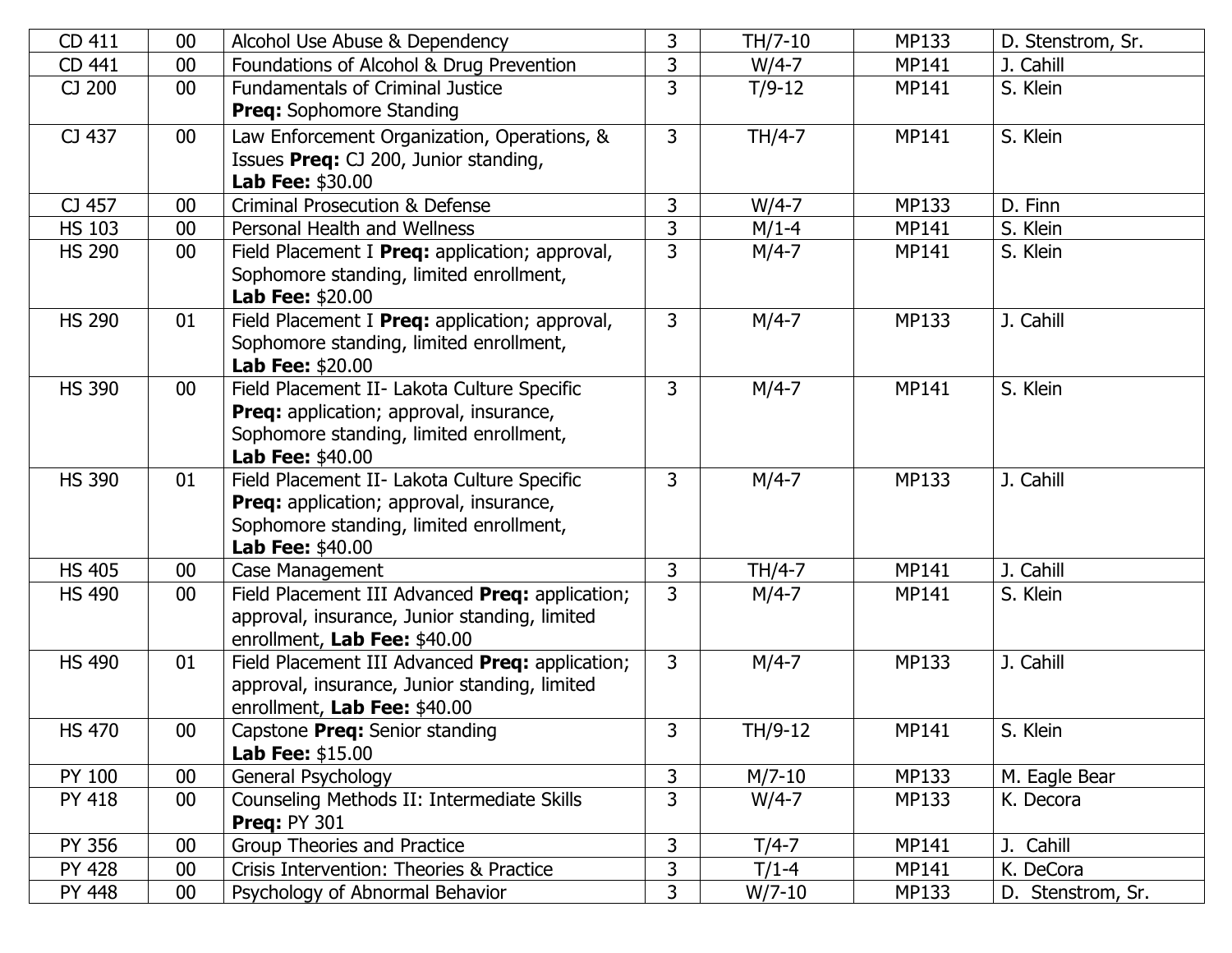| $\sim$<br>W/1<br>21 <sub>E</sub><br><b>SW</b><br>00<br>.<br>. .<br>⌒<br>//Social<br>-<br>ローヘル<br>-17<br>Policy<br>-amily<br>hild/f<br>. | Black Bear<br>'N.<br>ت اتاك<br><u>JIJ</u> |
|-----------------------------------------------------------------------------------------------------------------------------------------|-------------------------------------------|
|-----------------------------------------------------------------------------------------------------------------------------------------|-------------------------------------------|

 $\overline{\mathbb{L}}$ 

## **Human Services Graduate Program**

| <b>Course</b> | Sect.  | <b>Course Title</b>                           | Cr. | Day/Time | <b>Bldg/Room</b> | <b>Instructor</b> |
|---------------|--------|-----------------------------------------------|-----|----------|------------------|-------------------|
| <b>HS 505</b> | $00\,$ | Case Management                               |     | TH/4-7   | <b>MP141</b>     | J. Cahill         |
| <b>HS 520</b> | $00\,$ | Research and Program/Organization/Evaluation  |     | $T/4-7$  | <b>MP133</b>     | K. Jurich         |
| <b>HS 560</b> | $00\,$ | Leadership, Management Theory and Practice    |     | $W/6-9$  | <b>MP140</b>     | M. Eagle Bear     |
| <b>HS 690</b> | 00     | Field Experience                              |     | $T/4-8$  | <b>MP141</b>     | K. DeCora         |
| <b>HS 696</b> | $00\,$ | Capstone                                      |     | $M/4-5$  | Arranged         | K. DeCora         |
| <b>PY 594</b> | $00\,$ | Issues Involving Native American Youth on the |     | $F/1-5$  | <b>MP141</b>     | K. DeCora         |
|               |        | Reservation                                   |     |          |                  |                   |

### **Lakota Institute of Teaching and Learning**

| <b>Course</b> | Sect.           | <b>Course Title</b>                         | Cr. | Day/Time     | <b>Bldg/Room</b> | <b>Instructor</b>    |
|---------------|-----------------|---------------------------------------------|-----|--------------|------------------|----------------------|
| AS 141        | 00 <sub>0</sub> | Traditional Lakota Arts I Lab Fee: \$125.00 | ว.  | $M/4-7$      | LS Tipi          | R. One Star          |
|               |                 | <b>Limit: 10</b>                            |     |              |                  |                      |
| IS 230        | 00              | Tribal Law, Treaties & Government           |     | MW/10:30-12  | LS Tipi          | V. Douville          |
| LL 101        | 00              | Lakota Language I                           |     | $MW/1-3$     | LS Tipi          | <b>B.</b> Black Bear |
| LL 101        | 01              | Lakota Language I                           |     | $T/6-10$     | LS Tipi          | S. Black Bear        |
| LS 253        | 00              | Lakota History and Culture                  | ว   | MW/9-10:30   | LS Tipi          | V. Douville          |
| LS 321        | 00              | Lakota Social Systems                       |     | TTH/10:30-12 | LS Tipi          | V. Douville          |
| LS 350        | 00              | Lakota Astronomy                            |     | TTH/9-10:30  | LS Tipi          | V. Douville          |
| SO 100        | 00              | <b>Introduction to Sociology</b>            |     | $T/7-10$     | LS Tipi          | D. Stenstrom, Sr.    |

# **Institute of Technologies/Building Trades**

| <b>Course</b> | Sect.           | <b>Course Title</b>                      | Cr. | Day/Time   | <b>Bldg/Room</b> | <b>Instructor</b> |
|---------------|-----------------|------------------------------------------|-----|------------|------------------|-------------------|
| <b>BT 161</b> | 00 <sub>0</sub> | Introduction to Construction Trades      | 3   | $M/6-9$    | IT Shop          | <b>TBA</b>        |
|               |                 | <b>Requires 6 or more students</b>       |     |            |                  |                   |
| BT 164        | 00 <sub>0</sub> | Carpentry Lab I Lab Fee: \$20.00         | 6   | $MTW/9-4$  | IT Shop          | <b>TBA</b>        |
|               |                 | <b>Requires 6 or more students</b>       |     |            |                  |                   |
| BT 165        | 00 <sub>0</sub> | Carpentry Lab II Preg: BT 164            | 6   | $MTW/9-4$  | IT Shop          | M. Schmidt        |
|               |                 | <b>Lab Fee: \$20.00</b>                  |     |            |                  |                   |
| BT 175        | 00 <sub>0</sub> | <b>Building Trades/Field Experience</b>  | 3   | Arranged   | Arranged         | M. Schmidt        |
|               |                 | <b>Instructor Approval</b>               |     |            |                  |                   |
| BT 183        | 00 <sub>0</sub> | Residential Electrical Construction I    | 4   | $T/6 - 10$ | IT Shop          | S. Wooden Knife   |
|               |                 | Lab Fee: \$20.00 Requires 6 or more      |     |            |                  |                   |
|               |                 | <b>students</b>                          |     |            |                  |                   |
| <b>BT 185</b> | $00\,$          | Residential Plumbing II Lab Fee: \$20.00 | 4   | TH/6-10    | IT Shop          | R. Barron         |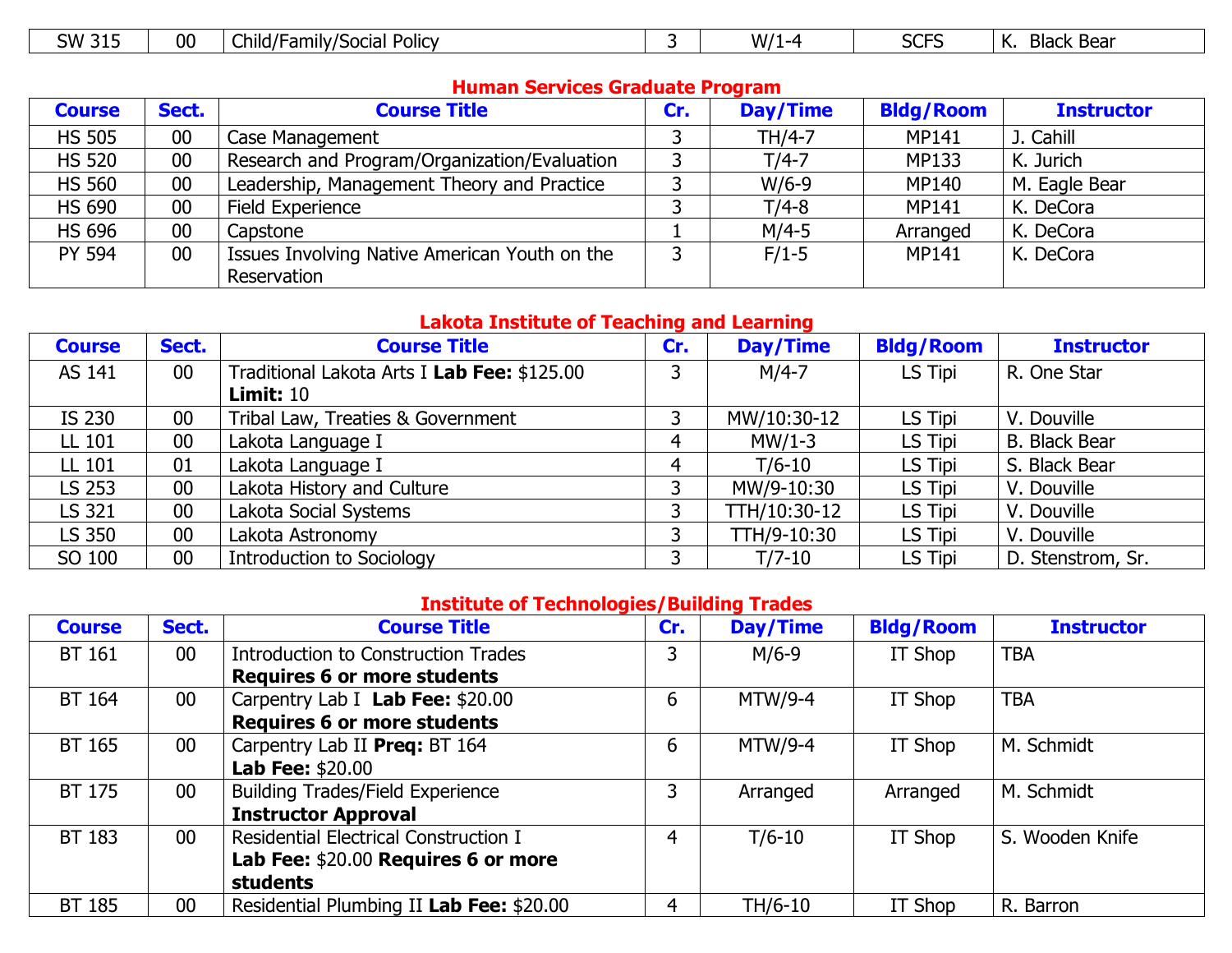|               |    | <b>Requires 6 or more students</b>    |          |          |            |
|---------------|----|---------------------------------------|----------|----------|------------|
| BT 262        | 00 | <b>Residential Carpentry II</b>       | $TH/1-4$ | IT Shop  | M. Schmidt |
|               |    | <b>Preg: BT 161 BT 162</b>            |          |          |            |
| <b>BT 264</b> | 00 | Carpentry Lab III Preg: BT 164 BT 165 | MTW/9-4  | IT Shop  | M. Schmidt |
|               |    | <b>Lab Fee: \$20.00</b>               |          |          |            |
| <b>BT 275</b> | 00 | Field Placement/Carpentry             | Arranged | Arranged | M. Schmidt |
|               |    | <b>Instructor Approval</b>            |          |          |            |

## **Institute of Technologies/Nursing**

| <b>Course</b> | Sect.           | <b>Course Title</b>                    | Cr. | Day/Time        | <b>Bldg/Room</b>    | <b>Instructor</b> |
|---------------|-----------------|----------------------------------------|-----|-----------------|---------------------|-------------------|
| <b>PN 101</b> | 00 <sub>0</sub> | Overview of Practical Nursing          |     | $T/1-3$         | Nursing Dept        | L. Dunn           |
|               |                 | Lab Fee: \$30.00 per credit hour       |     |                 |                     |                   |
| <b>PN 105</b> | 00 <sub>0</sub> | <b>Certified Nurse Assistant</b>       | 4   | <b>TTH/9-12</b> | Nursing Dept        | M. Allen          |
|               |                 | Lab Fee: \$40.00 per credit hour       |     |                 |                     |                   |
|               |                 | <b>Class size limit: 10</b>            |     |                 |                     |                   |
| <b>PN 150</b> | $00\,$          | Anatomy & Physiology for LPN           | 4   | TH/4:30-8:30    | T <sub>208</sub>    | H. Bhinder        |
|               |                 | Lab Fee: \$30.00 per credit hour       |     |                 |                     |                   |
| <b>PN 202</b> | 00 <sub>0</sub> | Pharmacology II Instructor approval    | 3   | Arranged        | Nursing Dept        | Otte/Dunn         |
|               |                 | Lab Fee: \$30.00 per credit hour       |     |                 |                     |                   |
| <b>PN 220</b> | 00 <sub>0</sub> | Nursing Basics III Instructor approval | 8   | Arranged        | <b>Nursing Dept</b> | Otte/Dunn         |
|               |                 | Lab Fee: \$30.00 per credit hour       |     |                 |                     |                   |
| <b>PN 225</b> | 00 <sub>0</sub> | Nursing Basics IV Instructor approval  | 4   | Arranged        | <b>Nursing Dept</b> | Otte/Dunn         |
|               |                 | Lab Fee: \$30.00 per credit hour       |     |                 |                     |                   |

# **Institute of Technologies/Office Technology**

| <b>Course</b> | Sect. | <b>Course Title</b>                   | Cr. | Day/Time | <b>Bldg/Room</b> | <b>Instructor</b> |
|---------------|-------|---------------------------------------|-----|----------|------------------|-------------------|
| <b>DE 100</b> | 00    | <b>Basic Spreadsheet Applications</b> |     | $T/1-4$  | IT/1             | A. Brandis        |
| <b>DE 115</b> | 00    | On Site Training/Data Entry           | 3   | Arranged | Arranged         | A. Brandis        |
| <b>OE 111</b> | 00    | <b>Word Processing</b>                | 3   | $T/1-4$  | IT/1             | A. Brandis        |
| <b>OE 121</b> | 00    | Professional Development              | 3   | $W/4-7$  | IT/1             | <b>TBA</b>        |
| <b>OE 190</b> | 00    | Internship                            | 3   | Arranged | Arranged         | <b>TBA</b>        |
| <b>OE 215</b> | 00    | Advanced Word Processing Preq: OE 121 |     | $W/1-4$  | IT/1             | A. Brandis        |
| <b>OE 223</b> | 00    | Spreadsheet Applications Preq: CE 107 | 3   | $M/1-4$  | IT/1             | A. Brandis        |
| <b>OE 245</b> | 00    | Administrative Office Management      | 3   | $TH/1-4$ | IT/1             | A. Brandis        |
|               |       | <b>Instructor approval</b>            |     |          |                  |                   |
| <b>OE 256</b> | 00    | Accounting Applications Preq: AC 100  | 3   | $T/1-4$  | IT/2             | S. DuBray         |
| <b>OE 290</b> | 00    | Administrative Internship             | 3   | Arranged | Arranged         | <b>TBA</b>        |